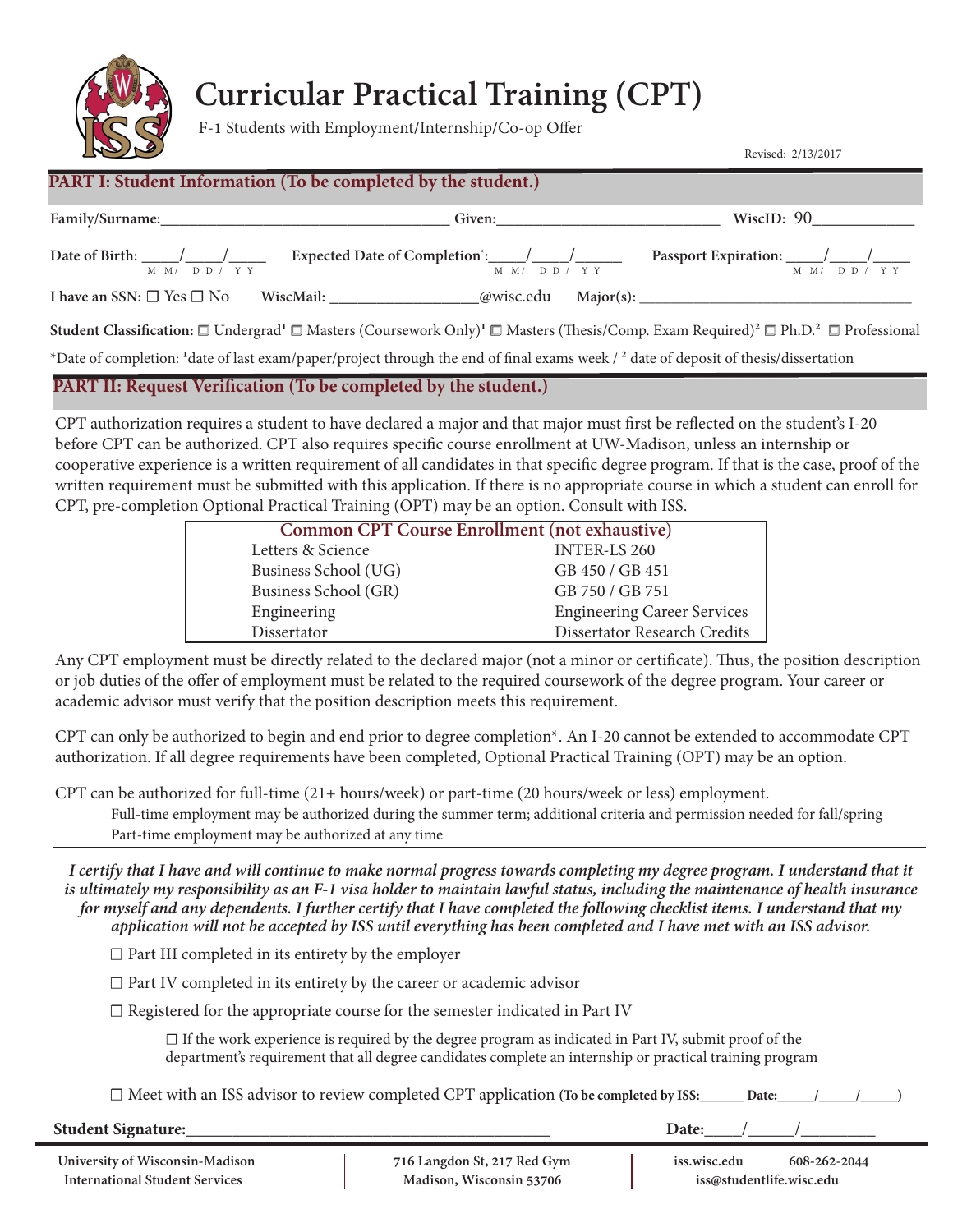

### **Curricular Practical Training (CPT)**

F-1 Students with Employment/Internship/Co-op Offer

Revised: 2/13/2017

#### **PART III: Employment Information (To be completed by the employer.)**

*International Student Services (ISS) is required to document the following information in order to assess a student's eligibility for employment authorization for the position described below. This document is not legally binding. However, this information is required by federal law and employment authorization cannot be given to the student without this form completed in its entirety. The below-mentioned student cannot begin legal employment until ISS has authorized the student for CPT. ISS processing time for CPT authorization may take approximately two weeks. Thank you in advance for your assistance. This form must be completed in its entirety. Please call ISS with any questions.*

| Student's Family/Surname:___________________________________Given:__________________________________WiscMail: _________________________                              |  |  |  |  |
|----------------------------------------------------------------------------------------------------------------------------------------------------------------------|--|--|--|--|
|                                                                                                                                                                      |  |  |  |  |
| 2. Physical address of work location:                                                                                                                                |  |  |  |  |
|                                                                                                                                                                      |  |  |  |  |
|                                                                                                                                                                      |  |  |  |  |
|                                                                                                                                                                      |  |  |  |  |
| Is the student is working remotely: $\Box$ Yes* $\Box$ No (*If yes, the address above must be the employer's payroll address)                                        |  |  |  |  |
| 3. Supervisor information:                                                                                                                                           |  |  |  |  |
|                                                                                                                                                                      |  |  |  |  |
|                                                                                                                                                                      |  |  |  |  |
| <b>4. Requested dates of employment:</b> Start date: $\frac{1}{M M} \frac{1}{M M} \frac{1}{D D} \frac{1}{N Y}$ End date: $\frac{1}{M M} \frac{1}{D D} \frac{1}{N Y}$ |  |  |  |  |
| 5. Employment Details:                                                                                                                                               |  |  |  |  |
| Hours per week: $\Box$ Full-time (21+ hours/week) OR $\Box$ Part-time (20 hours/week or less)                                                                        |  |  |  |  |
| Compensation: □ Paid OR □ Unpaid                                                                                                                                     |  |  |  |  |
|                                                                                                                                                                      |  |  |  |  |
| Description of job duties to be performed. Must be directly related to student's major (may attach position description or                                           |  |  |  |  |
| additional page if needed):                                                                                                                                          |  |  |  |  |
|                                                                                                                                                                      |  |  |  |  |

*I certify that the employment information indicated above is true and accurate, to the best of my ability.*

| Employer Representative Name:_ | Title: |
|--------------------------------|--------|
| Email:                         | Phone: |
| Signature:                     | Date:  |

**Please return this completed form to the student (original or electronic copy with hard signature).**